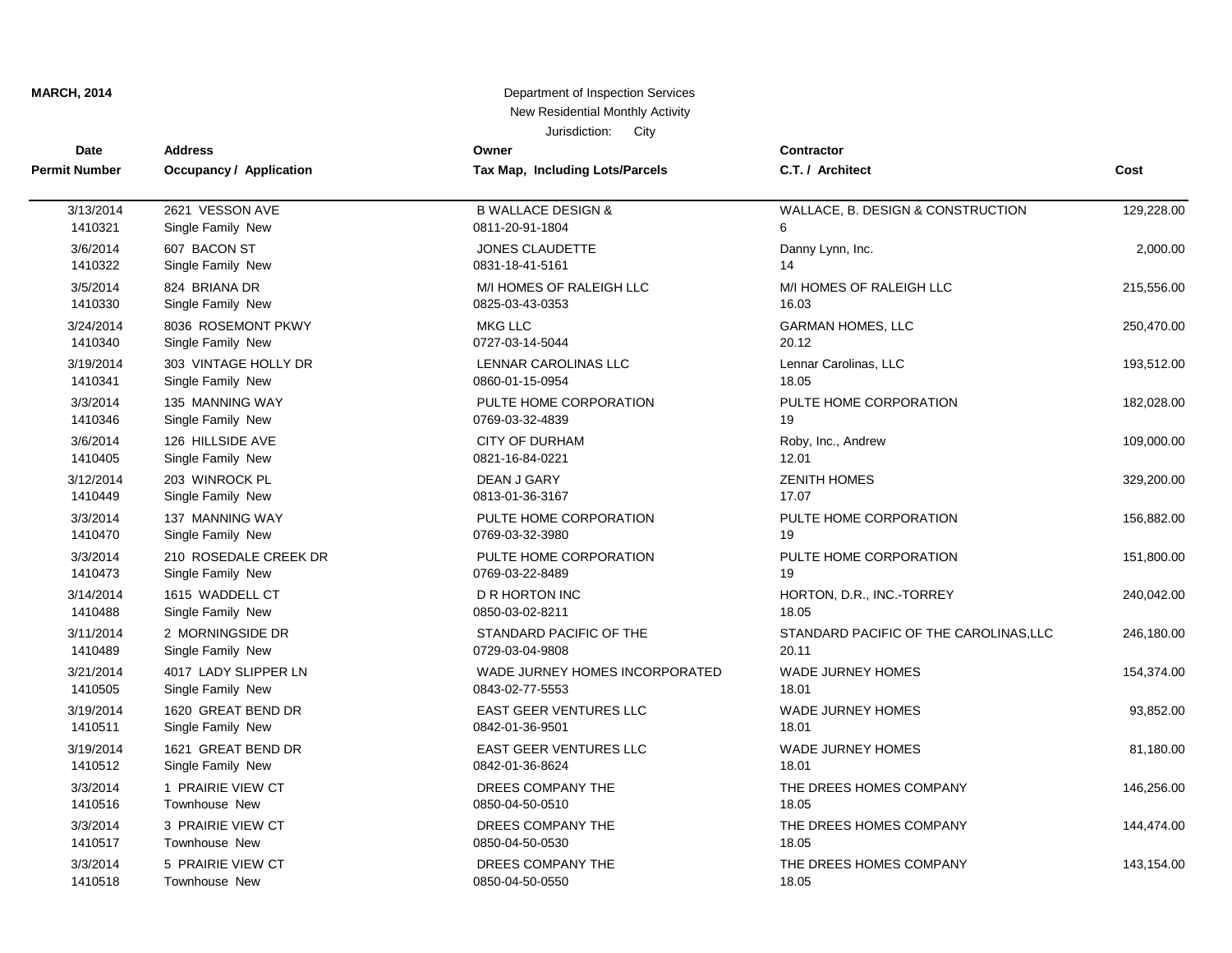| <b>Date</b>          | <b>Address</b>                 | Owner                             | Contractor                                         |            |
|----------------------|--------------------------------|-----------------------------------|----------------------------------------------------|------------|
| Permit Number        | <b>Occupancy / Application</b> | Tax Map, Including Lots/Parcels   | C.T. / Architect                                   | Cost       |
| 3/3/2014             | 7 PRAIRIE VIEW CT              | DREES COMPANY THE                 | THE DREES HOMES COMPANY                            | 144,474.00 |
| 1410519              | <b>Townhouse New</b>           | 0850-04-50-0570                   | 18.05                                              |            |
| 3/3/2014             | 9 PRAIRIE VIEW CT              | DREES COMPANY THE                 | THE DREES HOMES COMPANY                            | 146,256.00 |
| 1410520              | <b>Townhouse New</b>           | 0850-04-50-0590                   | 18.05                                              |            |
| 3/5/2014             | 3402 TRAIL WOOD DR             | HOMES BY DICKERSON INC            | HOMES BY DICKERSON, INC.                           | 431,000.00 |
| 1410524              | Single Family New              | 0813-02-68-2456                   | 17.07                                              |            |
| 3/5/2014             | 416 COTTONSEED WAY             | LENNAR CAROLINAS LLC              | Lennar Carolinas, LLC                              | 219,384.00 |
| 1410531              | Single Family New              | 0860-01-15-1874                   | 18.05                                              |            |
| 3/5/2014             | 602 TURMERIC LN                | LEVEL CAROLINA HOMES LLC          | Level Carolina Homes, LLC                          | 157,476.00 |
| 1410532              | Single Family New              | 0729-02-56-2253                   | 20.10                                              |            |
| 3/5/2014             | 4611 CORAL DR                  | LEVEL CAROLINA HOMES LLC          | Level Carolina Homes, LLC                          | 169,234.00 |
| 1410533              | Single Family New              | 0729-01-46-8690                   | 20.10                                              |            |
| 3/5/2014             | 4124 LADY SLIPPER LN           | WADE JURNEY HOMES INCORPORATED    | <b>WADE JURNEY HOMES</b>                           | 178,002.00 |
| 1410539              | Single Family New              | 0843-02-87-3444                   | 18.01                                              |            |
| 3/31/2014<br>1410540 | 707 DERBY CT<br>Townhouse New  | PW WINDSOR LLC<br>0810-17-22-3439 | $\mathbf{r} = -\mathbf{z}$<br>Inc T/A<br>20.16     | 224,330.00 |
| 3/31/2014<br>1410541 | 709 DERBY CT<br>Townhouse New  | PW WINDSOR LLC<br>0810-17-22-3552 | $\overline{\phantom{a}}$<br>Inc T/A<br>20.16       | 224,330.00 |
| 3/31/2014<br>1410542 | 711 DERBY CT<br>Townhouse New  | PW WINDSOR LLC<br>0810-13-22-3574 | $\sim$<br>$\ddot{\phantom{0}}$<br>Inc T/A<br>20.16 | 224,330.00 |
| 3/5/2014             | <b>117 LONGVIEW TRL</b>        | HEARTHSTONE MULTI-ASSET ENTITY    | BEAZER HOMES CORP.                                 | 263,142.00 |
| 1410554              | Single Family New              | 0840-04-94-7655                   | 18.05                                              |            |
| 3/5/2014             | 118 LONGVIEW TRL               | HEARTHSTONE MULTI-ASSET ENTITY    | BEAZER HOMES CORP.                                 | 171,930.00 |
| 1410555              | Single Family New              | 0840-04-94-9646                   | 18.05                                              |            |
| 3/7/2014             | 112 SHADOW HAWK DR             | STANDARD PACIFIC OF THE           | STANDARD PACIFIC OF THE CAROLINAS, LLC             | 246,180.00 |
| 1410566              | Single Family New              | 0729-03-14-1593                   | 20.11                                              |            |
| 3/7/2014             | 116 SHADOW HAWK DR             | STANDARD PACIFIC OF THE           | STANDARD PACIFIC OF THE CAROLINAS, LLC             | 243,804.00 |
| 1410567              | Single Family New              | 0729-03-14-1431                   | 20.11                                              |            |
| 3/7/2014             | 202 KINNEY GLENN CT            | STANDARD PACIFIC OF THE           | STANDARD PACIFIC OF THE CAROLINAS, LLC             | 272,778.00 |
| 1410568              | Single Family New              | 0729-03-04-6712                   | 20.11                                              |            |
| 3/26/2014            | 2036 OCTOBER DR                | LENNAR CAROLINAS LLC              | Lennar Carolinas, LLC                              | 148,566.00 |
| 1410574              | Single Family New              | 0840-02-86-8007                   | 18.05                                              |            |
| 3/7/2014             | 902 WOOD CHAPEL LN             | BILL CLARK HOMES OF RALEIGH       | CLARK HOMES OF RALEIGH, LLC, BILL                  | 221,034.00 |
| 1410576              | Single Family New              | 0749-02-96-8974                   | 18.05                                              |            |
| 3/7/2014             | 146 ROSEDALE CREEK DR          | PULTE HOME CORPORATION            | PULTE HOME CORPORATION                             | 140,000.00 |
| 1410580              | Single Family New              | 0769-03-32-3457                   | 19                                                 |            |

| uulillaului                                     |            |
|-------------------------------------------------|------------|
| C.T. / Architect                                | Cost       |
| THE DREES HOMES COMPANY<br>18.05                | 144,474.00 |
| THE DREES HOMES COMPANY<br>18.05                | 146,256.00 |
| HOMES BY DICKERSON, INC.<br>17.07               | 431,000.00 |
| Lennar Carolinas, LLC<br>18.05                  | 219,384.00 |
| Level Carolina Homes, LLC<br>20.10              | 157,476.00 |
| Level Carolina Homes, LLC<br>20.10              | 169,234.00 |
| <b>WADE JURNEY HOMES</b><br>18.01               | 178,002.00 |
| U<br>Inc T/A<br>20.16                           | 224,330.00 |
| U<br>Inc T/A<br>20.16                           | 224,330.00 |
| J<br>Inc T/A<br>20.16                           | 224,330.00 |
| BEAZER HOMES CORP.<br>18.05                     | 263,142.00 |
| BEAZER HOMES CORP.<br>18.05                     | 171,930.00 |
| STANDARD PACIFIC OF THE CAROLINAS, LLC<br>20.11 | 246,180.00 |
| STANDARD PACIFIC OF THE CAROLINAS, LLC<br>20.11 | 243,804.00 |
| STANDARD PACIFIC OF THE CAROLINAS, LLC<br>20.11 | 272,778.00 |
| Lennar Carolinas, LLC<br>18.05                  | 148,566.00 |
| CLARK HOMES OF RALEIGH, LLC, BILL<br>18.05      | 221,034.00 |
| PULTE HOME CORPORATION                          | 140,000.00 |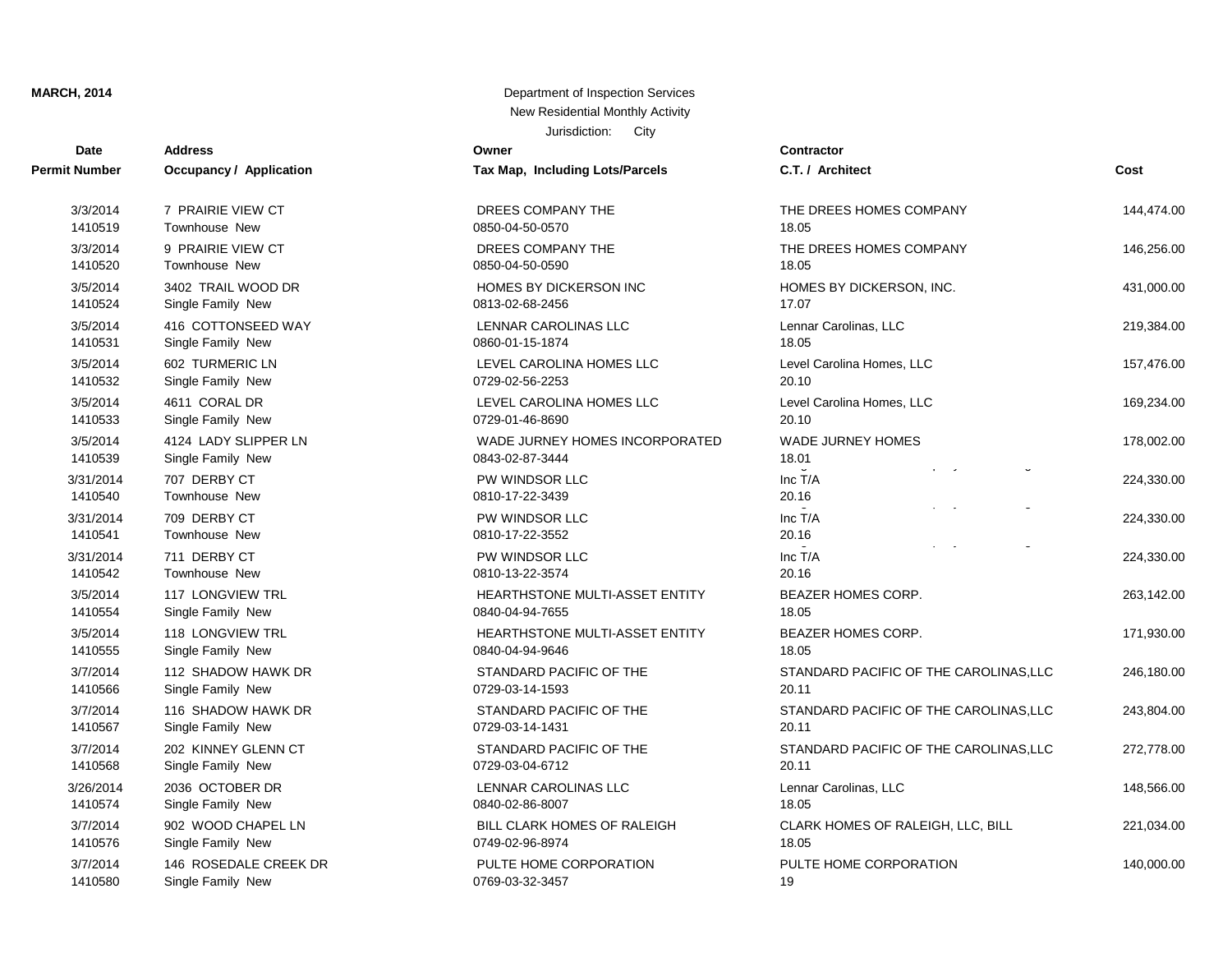| <b>Date</b>          | <b>Address</b>                 | Owner                           | <b>Contractor</b>                   |            |
|----------------------|--------------------------------|---------------------------------|-------------------------------------|------------|
| <b>Permit Number</b> | <b>Occupancy / Application</b> | Tax Map, Including Lots/Parcels | C.T. / Architect                    | Cost       |
| 3/25/2014            | 302 ROSEDALE CREEK DR          | PULTE HOME CORPORATION          | PULTE HOME CORPORATION              | 141,240.00 |
| 1410625              | Single Family New              | 0769-03-22-6543                 | 19                                  |            |
| 3/18/2014            | 1122 GASTON MANOR DR           | PULTE HOME CORPORATION          | PULTE HOME CORPORATION              | 380,325.00 |
| 1410626              | Single Family New              | 0769-03-43-4864                 | 19                                  |            |
| 3/14/2014            | 4006 GLENNSTONE DR             | <b>CIMLAND LLC</b>              | <b>WADE JURNEY HOMES</b>            | 165,792.00 |
| 1410639              | Single Family New              | 0843-02-87-9823                 | 18.01                               |            |
| 3/14/2014            | 2819 TULIP POPLAR CIR          | WADE JURNEY HOMES INCORPORATED  | <b>WADE JURNEY HOMES</b>            | 116,688.00 |
| 1410640              | Single Family New              | 0853-04-52-1880                 | 18.01                               |            |
| 3/14/2014            | 2938 CHERRYBARK DR             | WADE JURNEY HOMES INCORPORATED  | <b>WADE JURNEY HOMES</b>            | 148,698.00 |
| 1410641              | Single Family New              | 0853-04-62-0556                 | 18.01                               |            |
| 3/14/2014            | 4107 PANTHER CREEK PKWY        | WADE JURNEY HOMES INCORPORATED  | <b>WADE JURNEY HOMES</b>            | 126,786.00 |
| 1410642              | Single Family New              | 0853-04-52-1090                 | 18.01                               |            |
| 3/18/2014            | 1720 WADDELL CT                | D R HORTON INC                  | HORTON, D.R., INC.-TORREY           | 253,572.00 |
| 1410667              | Single Family New              | 0850-03-01-1885                 | 18.05                               |            |
| 3/17/2014            | 4613 CORAL DR                  | LEVEL CAROLINA HOMES LLC        | Level Carolina Homes, LLC           | 164,076.00 |
| 1410669              | Townhouse New                  | 0729-01-46-8583                 | 20.10                               |            |
| 3/18/2014            | 2707 MAGNOLIA TREE LN          | MUNGO HOMES OF NORTH CAROLINA   | Mungo Homes of North Carolina, Inc. | 123,090.00 |
| 1410677              | Single Family New              | 0739-02-59-6508                 | 20.14                               |            |
| 3/18/2014            | 106 PUTTERS CT                 | <b>RYLAND GROUP INC THE</b>     | THE RYLAND GROUP, INC.              | 159,522.00 |
| 1410686              | Single Family New              | 0850-02-95-0250                 | 18.05                               |            |
| 3/31/2014            | 1827 JAMES ST                  | <b>GARMAN HOMES LLC</b>         | T/A                                 | 92,136.00  |
| 1410698              | Single Family New              | 0821-17-10-9827                 | 6                                   |            |
| 3/31/2014            | 1829 JAMES ST                  | <b>GLEISBERG CYNTHIA L</b>      | T/A                                 | 100,056.00 |
| 1410699              | Single Family New              | 0821-17-10-9729                 | 6                                   |            |
| 3/21/2014            | 214 ROSEDALE CREEK DR          | PULTE HOME CORPORATION          | PULTE HOME CORPORATION              | 179,982.00 |
| 1410712              | Single Family New              | 0769-03-22-8500                 | 19                                  |            |
| 3/21/2014            | 401 ROSEDALE CREEK DR          | PULTE HOME CORPORATION          | PULTE HOME CORPORATION              | 215,886.00 |
| 1410713              | Single Family New              | 0769-03-22-4911                 | 19                                  |            |
| 3/28/2014            | 403 ROSEDALE CREEK DR          | PULTE HOME CORPORATION          | PULTE HOME CORPORATION              | 205,062.00 |
| 1410714              | Single Family New              | 0769-03-22-4936                 | 19                                  |            |
| 3/21/2014            | 438 WALSENBURG DR              | M/I HOMES OF RALEIGH LLC        | M/I HOMES OF RALEIGH LLC            | 211,728.00 |
| 1410717              | Single Family New              | 0825-03-33-8162                 | 16.03                               |            |
| 3/21/2014            | 106 SWIFT CREEK XING           | <b>TOLL NC LP</b>               | TOLL BROTHERS OF NC II, INC.        | 297,462.00 |
| 1410723              | Single Family New              | 0717-02-55-8049                 | 20.12                               |            |
| 3/21/2014            | 210 SOUTH BEND DR              | TOLL NC LP                      | TOLL BROTHERS OF NC II, INC.        | 237,402.00 |
| 1410724              | Single Family New              | 0717-02-77-3241                 | 20.12                               |            |